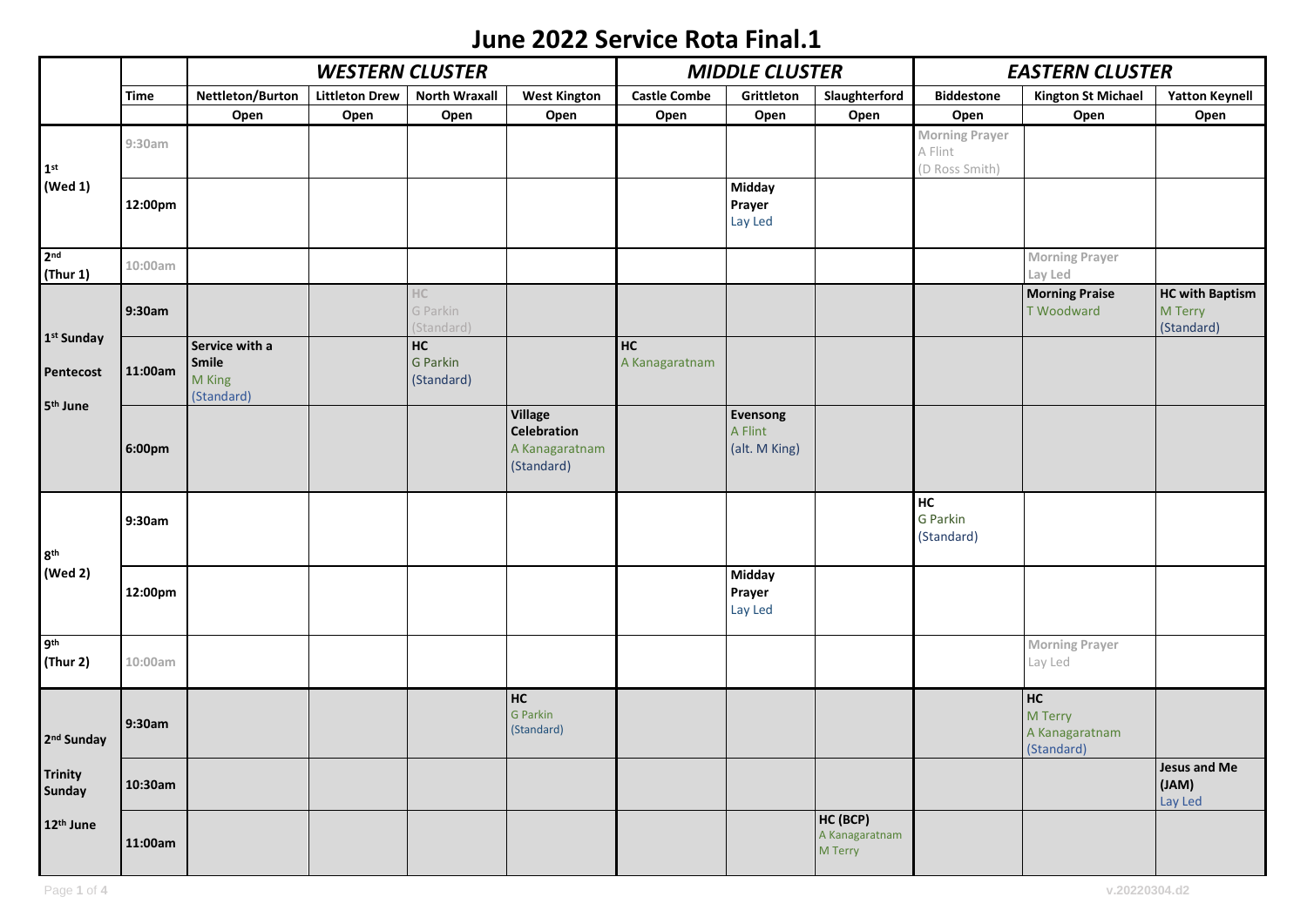## **June 2022 Service Rota Final.1**

|                                             |             | <b>WESTERN CLUSTER</b>              |                                                       |                          |                     | <b>MIDDLE CLUSTER</b>                                              |                                    |               | <b>EASTERN CLUSTER</b>                             |                                  |                                                 |
|---------------------------------------------|-------------|-------------------------------------|-------------------------------------------------------|--------------------------|---------------------|--------------------------------------------------------------------|------------------------------------|---------------|----------------------------------------------------|----------------------------------|-------------------------------------------------|
|                                             | <b>Time</b> | Nettleton/Burton                    | <b>Littleton Drew</b>                                 | <b>North Wraxall</b>     | <b>West Kington</b> | <b>Castle Combe</b>                                                | Grittleton                         | Slaughterford | <b>Biddestone</b>                                  | <b>Kington St Michael</b>        | <b>Yatton Keynell</b>                           |
|                                             |             | Open                                | Open                                                  | Open                     | Open                | Open                                                               | Open                               | Open          | Open                                               | Open                             | Open                                            |
|                                             | 3:00pm      |                                     | Service with a<br>Smile<br>D Ross-Smith<br>(Standard) |                          |                     |                                                                    |                                    |               |                                                    |                                  |                                                 |
|                                             | 6:00pm      |                                     |                                                       |                          |                     |                                                                    |                                    |               | Evensong<br>Lay Led                                |                                  |                                                 |
| $15^{th}$<br>(Wed 3)                        | 9:30am      |                                     |                                                       |                          |                     |                                                                    |                                    |               | <b>Morning Prayer</b><br>D Ross Smith<br>(A Flint) |                                  |                                                 |
|                                             | 12:00pm     |                                     |                                                       |                          |                     |                                                                    | <b>Midday</b><br>Prayer<br>Lay Led |               |                                                    |                                  |                                                 |
| $16th$<br>(Thur 3)                          | 10:00am     |                                     |                                                       |                          |                     |                                                                    |                                    |               |                                                    | HC<br>G Parkin<br>(Standard)     |                                                 |
|                                             | $1:05$ pm   |                                     |                                                       |                          |                     |                                                                    |                                    |               |                                                    |                                  | OTB (BBV)<br>School Dependent                   |
| 3rd Sunday<br><b>Trinity 1</b><br>19th June | 9:30am      | <b>HC</b><br>G Parkin<br>(Standard) |                                                       |                          |                     |                                                                    |                                    |               | <b>HC</b><br>M Terry<br>(Standard)                 |                                  | <b>Morning Praise/</b><br>AAW<br>A Kanagaratnam |
|                                             | 11:00am     |                                     |                                                       |                          |                     | <b>Family Praise</b><br>A Kanagaratnam<br>M King<br>(alt. A Flint) | HC<br>M Terry<br>(alt. G Parkin)   |               |                                                    |                                  |                                                 |
|                                             | 6:00pm      |                                     |                                                       | <b>TGFS</b><br>(Ley Led) |                     |                                                                    |                                    |               |                                                    |                                  |                                                 |
| 22 <sup>nd</sup><br>(Wed 4)                 | 9:30am      |                                     |                                                       |                          |                     |                                                                    |                                    |               | <b>Morning Prayer</b><br>A Flint/D Ross-<br>Smith  |                                  |                                                 |
|                                             | 12.00pm     |                                     |                                                       |                          |                     |                                                                    | <b>Midday</b><br>Prayer<br>Lay Led |               |                                                    |                                  |                                                 |
| 23 <sup>rd</sup><br>(Thurs 4)               | 10:00am     |                                     |                                                       |                          |                     |                                                                    |                                    |               |                                                    | <b>Morning Prayer</b><br>Lay Led |                                                 |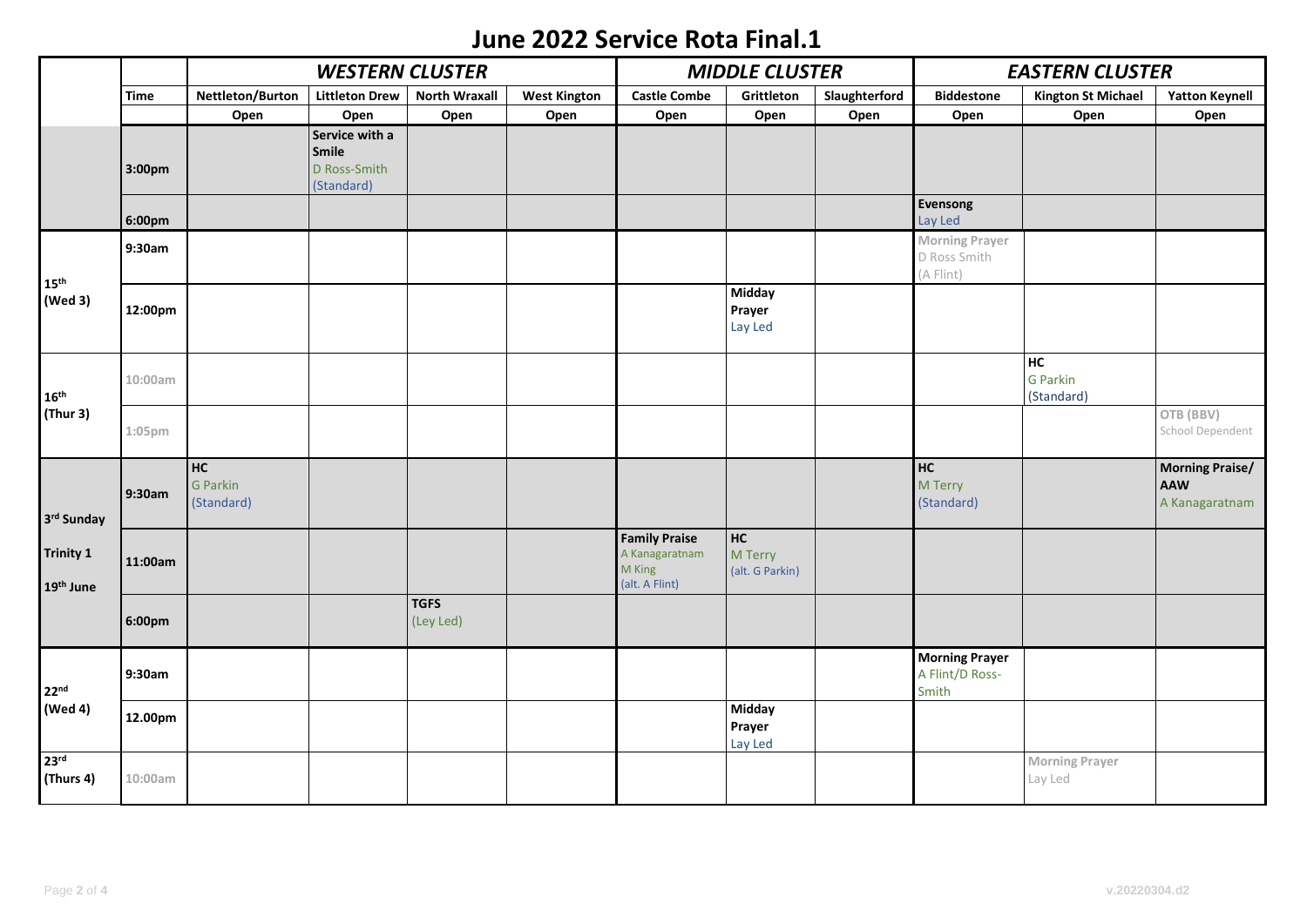## **June 2022 Service Rota Final.1**

|                              |             |                                                        | <b>MIDDLE CLUSTER</b> |                      |                     | <b>EASTERN CLUSTER</b> |            |               |                       |                           |                       |  |
|------------------------------|-------------|--------------------------------------------------------|-----------------------|----------------------|---------------------|------------------------|------------|---------------|-----------------------|---------------------------|-----------------------|--|
|                              | <b>Time</b> | Nettleton/Burton                                       | <b>Littleton Drew</b> | <b>North Wraxall</b> | <b>West Kington</b> | <b>Castle Combe</b>    | Grittleton | Slaughterford | <b>Biddestone</b>     | <b>Kington St Michael</b> | <b>Yatton Keynell</b> |  |
|                              |             | Open                                                   | Open                  | Open                 | Open                | Open                   | Open       | Open          | Open                  | Open                      | Open                  |  |
| 4 <sup>th</sup> Sunday       | 4:00pm      | All Together @ 4<br><b>Bybrook Valley School</b>       |                       |                      |                     |                        |            |               |                       |                           |                       |  |
| <b>Trinity 2</b>             | 5:00pm      | Followed by Holy Communion at 5:00pm<br>A Kanagaratnam |                       |                      |                     |                        |            |               |                       |                           |                       |  |
| 26 <sup>th</sup> June        |             | M Terry                                                |                       |                      |                     |                        |            |               |                       |                           |                       |  |
|                              |             |                                                        |                       |                      |                     |                        |            |               |                       |                           |                       |  |
|                              |             |                                                        |                       |                      |                     |                        |            |               | <b>Morning Prayer</b> |                           |                       |  |
|                              | 9:30am      |                                                        |                       |                      |                     |                        |            |               | A Flint/D Ross-       |                           |                       |  |
| 29 <sup>th</sup><br>(Wed 5)  |             |                                                        |                       |                      |                     |                        | Midday     |               | Smith                 |                           |                       |  |
|                              | 12.00pm     |                                                        |                       |                      |                     |                        | Prayer     |               |                       |                           |                       |  |
|                              |             |                                                        |                       |                      |                     |                        | Lay Led    |               |                       |                           |                       |  |
| 30 <sup>th</sup>             |             |                                                        |                       |                      |                     |                        |            |               |                       | <b>Morning Prayer</b>     |                       |  |
| (Thurs 5)                    | 10:00am     |                                                        |                       |                      |                     |                        |            |               |                       | Lay Led                   |                       |  |
|                              |             |                                                        |                       |                      |                     |                        |            |               |                       |                           |                       |  |
| Readings (subject to change) |             |                                                        |                       |                      |                     |                        |            |               |                       |                           |                       |  |
| 1 <sup>st</sup> Sunday       |             | Acts 2.1-21, Jn 14.8-17 [25-27]                        |                       |                      |                     |                        |            |               |                       |                           |                       |  |
| 2 <sup>nd</sup> Sunday       |             | Prov 8.1-4, 22-31, Jn 16.12-15                         |                       |                      |                     |                        |            |               |                       |                           |                       |  |
| 3rd Sunday                   |             | 1 Ki 19.1-4 or Is 65.1-9, Lk 8.26-39                   |                       |                      |                     |                        |            |               |                       |                           |                       |  |
| 4 <sup>th</sup> Sunday       |             | 2 Ki 2.1-2, 6-14 or 1 Ki 19.15-16, Lk 9.51-end         |                       |                      |                     |                        |            |               |                       |                           |                       |  |
|                              |             |                                                        |                       |                      |                     |                        |            |               |                       |                           |                       |  |